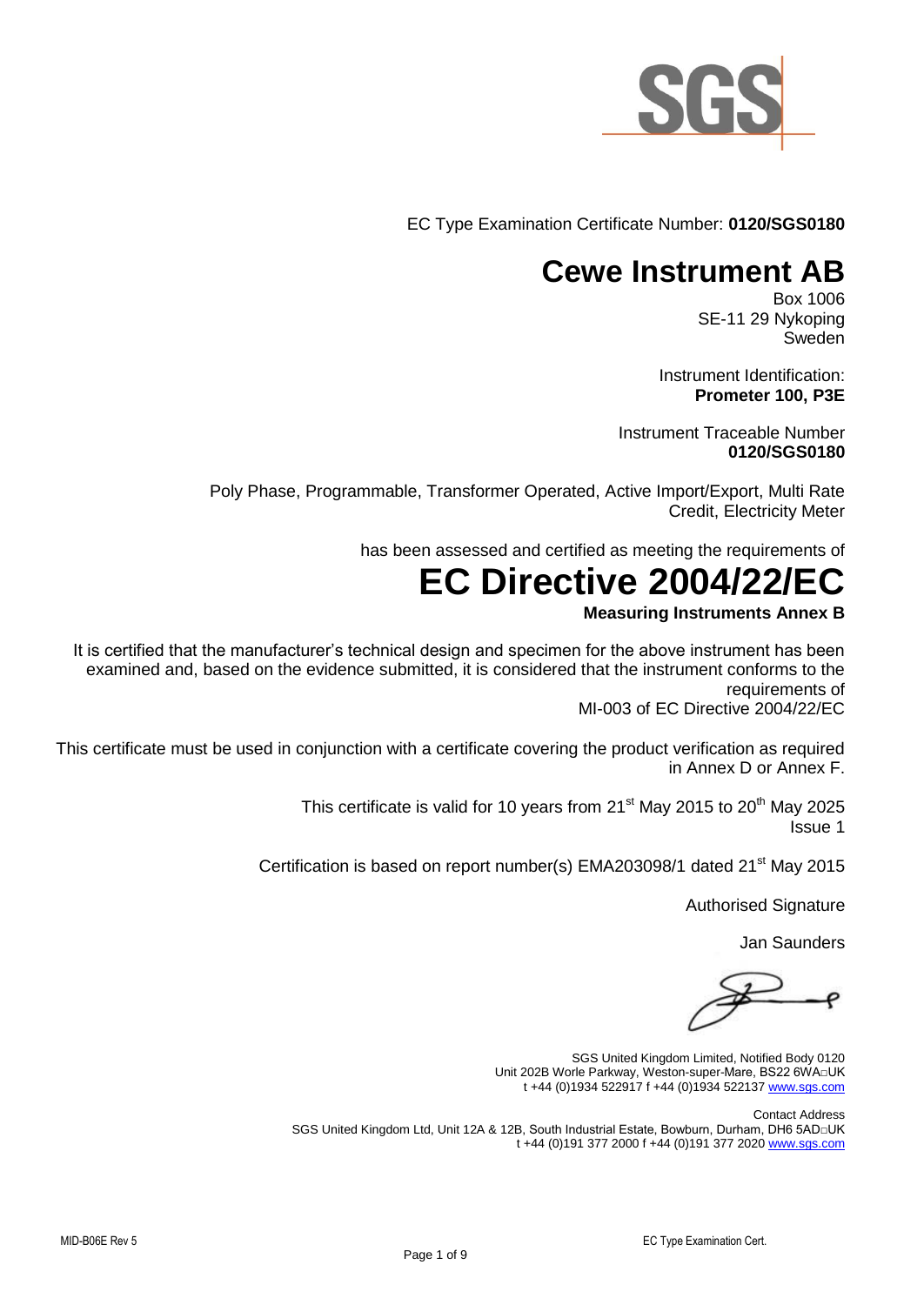

# **0120/ SGS0180**

Issue Number: 1 Dated: 21<sup>st</sup> May 2015

#### **1. Technical Data**

| <b>Manufacturer</b>                   | <b>Cewe Instrument AB</b>                                         |  |
|---------------------------------------|-------------------------------------------------------------------|--|
| <b>Meter Types</b>                    | Prometer 100, P3E                                                 |  |
| <b>Voltage Rating (Un)</b>            | 3 phase 4 wire: 3x57.7/100-240/415V<br>3 phase 3 wire: 2x100-120V |  |
| Current Rating (Imin - Iref (Imax))   | $0.01 - 1(10)$ A                                                  |  |
| Frequency (Fn)                        | 50Hz                                                              |  |
| <b>Active Accuracy Class (kWh)</b>    | C(kWh)                                                            |  |
| Type of circuit                       | 3p4w, 3p3w                                                        |  |
| <b>Temperature Range</b>              | -25 $\mathrm{^{\circ}C}$ to +55 $\mathrm{^{\circ}C}$              |  |
| <b>Software Version No.</b>           | V31.00                                                            |  |
| <b>Identification Location</b>        | <b>LCD Display</b>                                                |  |
| <b>Bill Of Materials No.'s</b>        | P3E021-000                                                        |  |
| <b>IP Rating</b>                      | IP <sub>54</sub>                                                  |  |
| <b>Insulation Protective Class</b>    | Class II                                                          |  |
| <b>LED Pulse Constant</b>             | Configurable                                                      |  |
| <b>Impulse Voltage Rating</b>         | 6kV                                                               |  |
| <b>AC Voltage Rating</b>              | 4kV                                                               |  |
| <b>Main Cover Sealing Type</b>        | 2 X Wire & Crimp                                                  |  |
| Integrity of meter                    | Inaccessible without breaking seals                               |  |
| <b>Intended Location of the Meter</b> | Indoor                                                            |  |
| <b>Type of Register</b>               | <b>LCD</b>                                                        |  |
| <b>Terminal Arrangement(s)</b>        | <b>DIN</b>                                                        |  |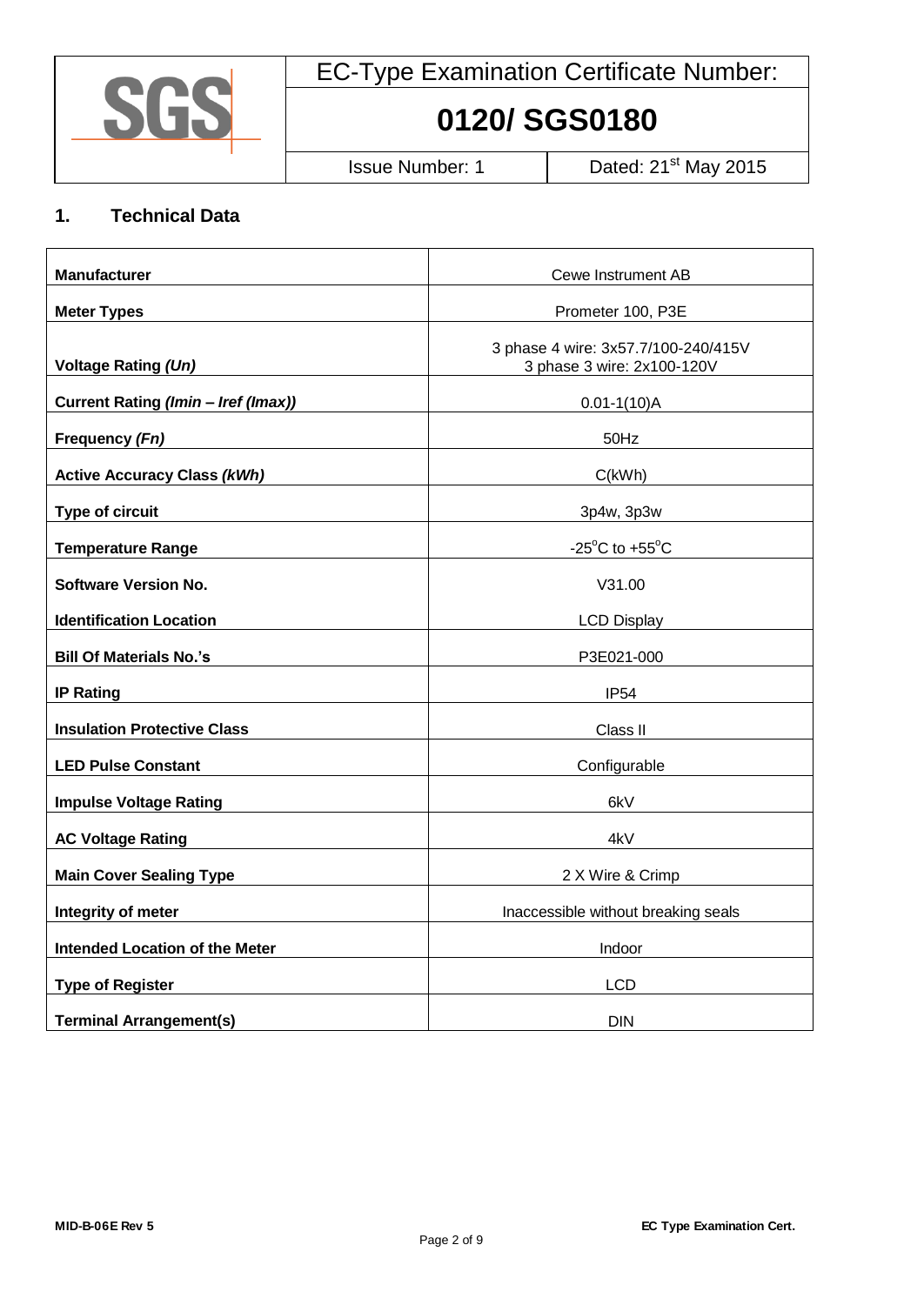

### **2. Photograph of Meter and Sealing Arrangement**

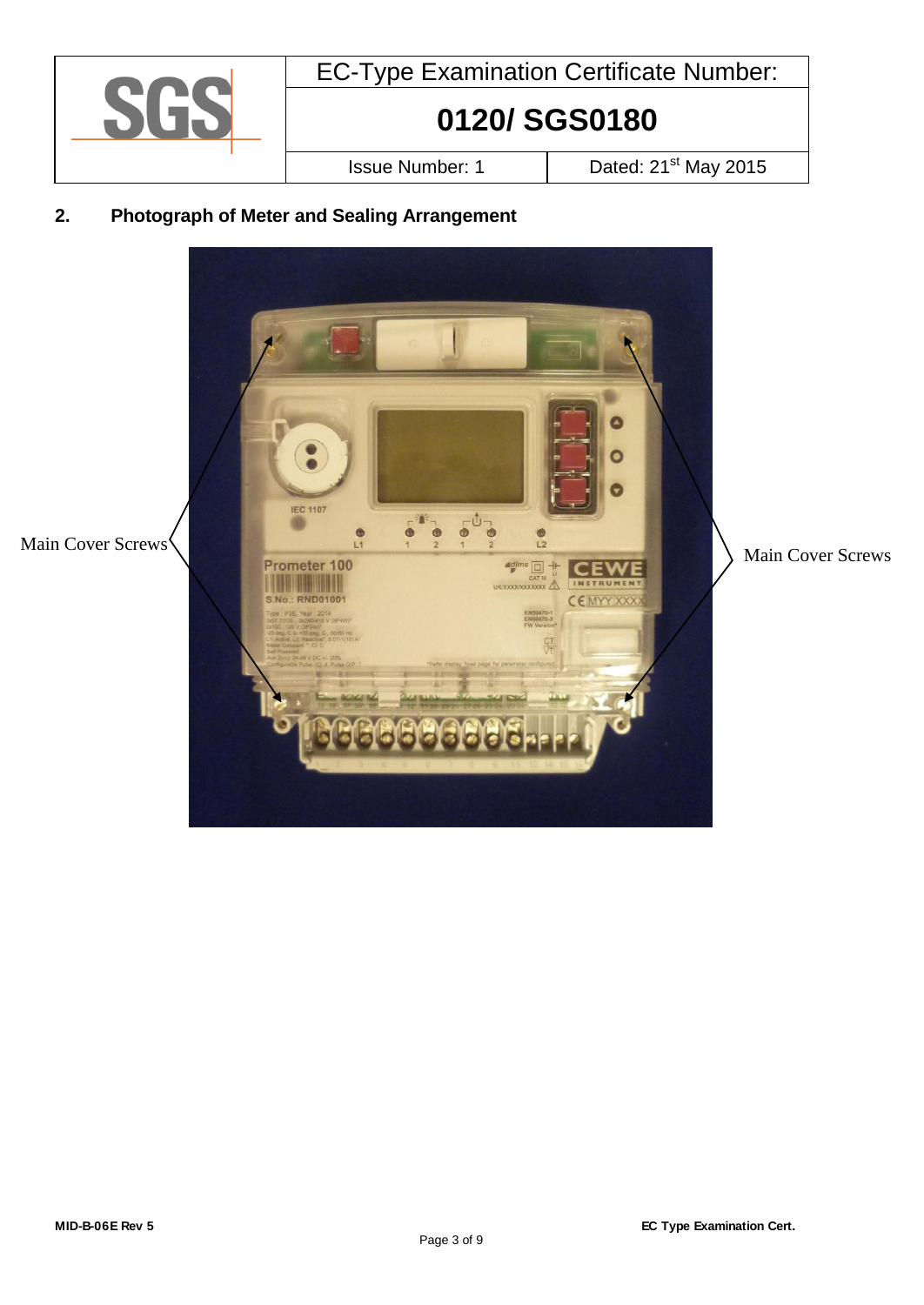

### **3. Photograph of Meter and Sealing Arrangement (cont)**

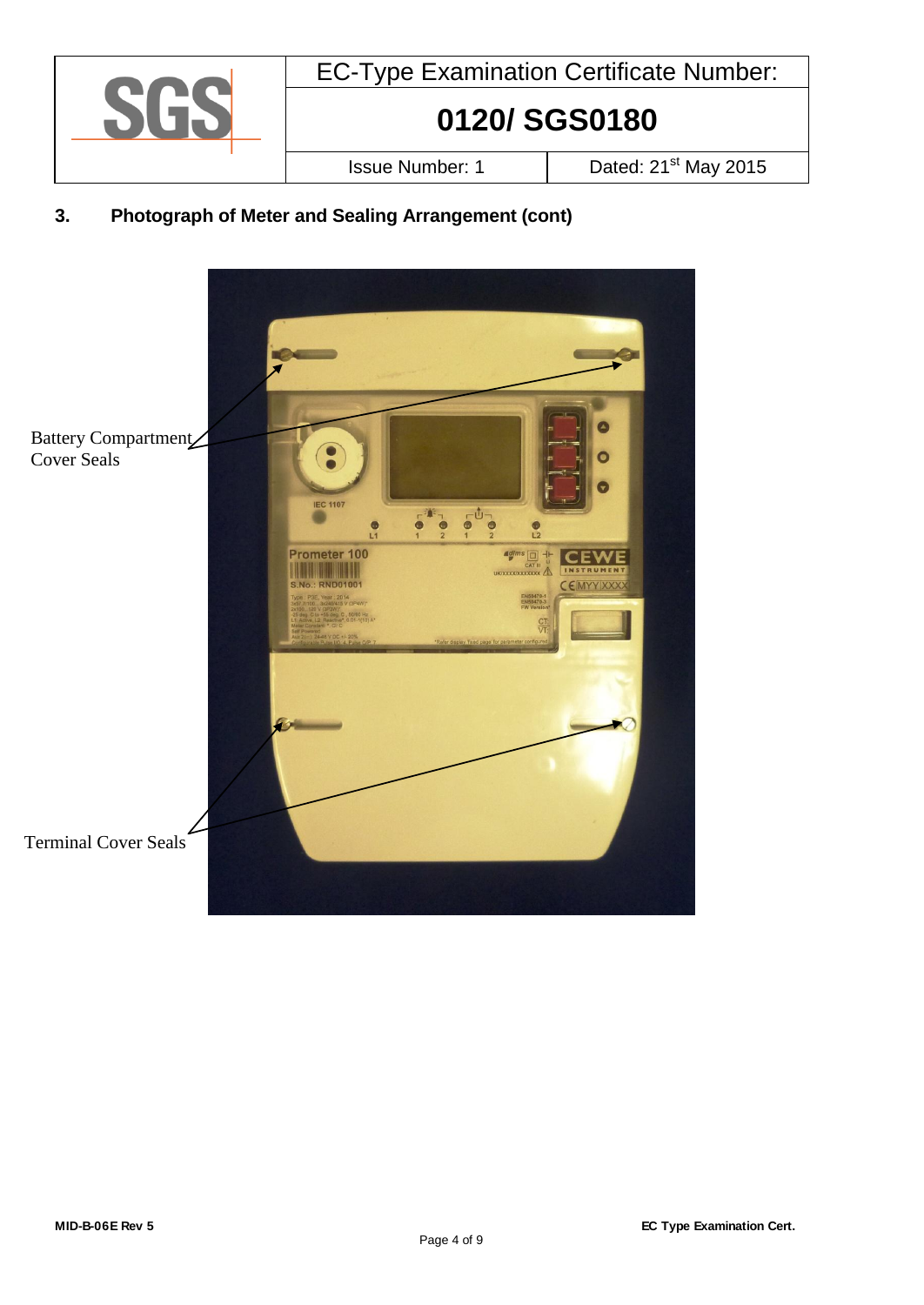

# **0120/ SGS0180**

Issue Number: 1 Dated: 21<sup>st</sup> May 2015

**4. Name-plate**



**S.No.:** 

Type: P3E, Year: 2014 Type : P3E, Year : 2014<br>
3x57.7/100... 3x240/415 V (3P4W)\*<br>
2x100...120 V (3P3W)\*<br>
-25 deg. C to +55 deg. C, 50/60 Hz<br>
L1: Active, L2: Reactive\*, 0.01-1(10) A\*<br>
Meter Constant: \*, Cl: C<br>
Aux 1 (≈): 60-240 V AC/DC +/- 20%,



VT:



\*Refer display 'fixed page' for parameter configured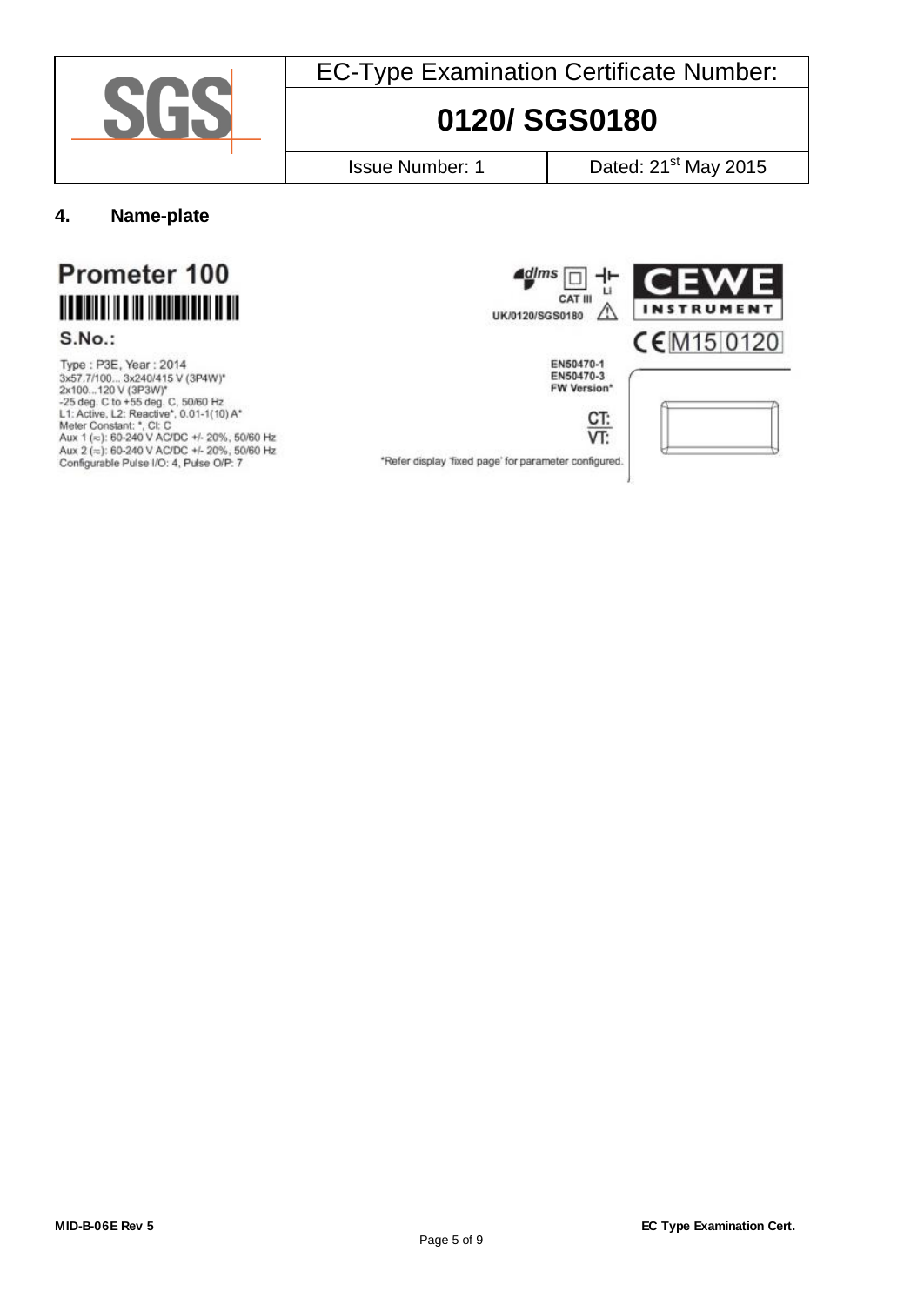

# **0120/ SGS0180**

Issue Number: 1 Dated: 21<sup>st</sup> May 2015

### **4. Influence factors for temperature, frequency and voltage**

|         |           | Influence Factors for Temperature. Frequency & Voltage |                 |      |      |      |                |
|---------|-----------|--------------------------------------------------------|-----------------|------|------|------|----------------|
| Current | PF Cos    | $-25^{\circ}$ C                                        | $-10^{\circ}$ C | 5°C  | 30°C | 40°C | $55^{\circ}$ C |
| Imin    | 1.0       | 0.09                                                   | 0.08            | 0.10 | 0.12 | 0.14 | 0.15           |
| Itr     | 1.0       | 0.05                                                   | 0.03            | 0.02 | 0.04 | 0.05 | 0.06           |
| 10ltr   | 1.0       | 0.06                                                   | 0.05            | 0.03 | 0.03 | 0.03 | 0.03           |
| Imax    | 1.0       | 0.05                                                   | 0.05            | 0.03 | 0.02 | 0.02 | 0.03           |
|         |           |                                                        |                 |      |      |      |                |
| ltr     | $0.5$ ind | 0.32                                                   | 0.31            | 0.26 | 0.15 | 0.12 | 0.17           |
| 10ltr   | $0.5$ ind | 0.16                                                   | 0.15            | 0.12 | 0.09 | 0.08 | 0.07           |
| Imax    | $0.5$ ind | 0.12                                                   | 0.10            | 0.09 | 0.06 | 0.05 | 0.05           |
|         |           |                                                        |                 |      |      |      |                |
| ltr     | $0.8$ cap | 0.05                                                   | 0.14            | 0.08 | 0.04 | 0.09 | 0.17           |
| 10ltr   | $0.8$ cap | 0.13                                                   | 0.10            | 0.06 | 0.02 | 0.03 | 0.05           |
| Imax    | $0.8$ cap | 0.13                                                   | 0.11            | 0.08 | 0.06 | 0.06 | 0.08           |
|         |           |                                                        |                 |      | 0.00 | 0.00 | 0.00           |
| L1      |           |                                                        |                 |      |      |      |                |
| ltr     | 1.0       | 0.06                                                   | 0.06            | 0.04 | 0.05 | 0.05 | 0.07           |
| 10ltr   | 1.0       | 0.03                                                   | 0.03            | 0.02 | 0.02 | 0.02 | 0.04           |
| Imax    | 1.0       | 0.03                                                   | 0.02            | 0.02 | 0.02 | 0.02 | 0.04           |
|         |           |                                                        |                 |      |      |      |                |
| ltr     | $0.5$ ind | 0.30                                                   | 0.26            | 0.22 | 0.13 | 0.14 | 0.24           |
| 10ltr   | $0.5$ ind | 0.15                                                   | 0.12            | 0.12 | 0.03 | 0.03 | 0.04           |
| Imax    | $0.5$ ind | 0.13                                                   | 0.10            | 0.07 | 0.03 | 0.04 | 0.06           |
|         |           |                                                        |                 |      |      |      |                |
| L2      |           |                                                        |                 |      |      |      |                |
| Itr     | 1.0       | 0.05                                                   | 0.05            | 0.05 | 0.06 | 0.08 | 0.10           |
| 10ltr   | 1.0       | 0.08                                                   | 0.05            | 0.03 | 0.03 | 0.03 | 0.05           |
| Imax    | 1.0       | 0.06                                                   | 0.04            | 0.02 | 0.02 | 0.04 | 0.05           |
|         |           |                                                        |                 |      |      |      |                |
| ltr     | $0.5$ ind | 0.40                                                   | 0.39            | 0.31 | 0.20 | 0.19 | 0.21           |
| 10ltr   | $0.5$ ind | 0.11                                                   | 0.12            | 0.10 | 0.08 | 0.07 | 0.08           |
| Imax    | $0.5$ ind | 0.08                                                   | 0.07            | 0.08 | 0.04 | 0.04 | 0.03           |
|         |           |                                                        |                 |      |      |      |                |
| L3      |           |                                                        |                 |      |      |      |                |
| ltr     | 1.0       | 0.07                                                   | 0.07            | 0.07 | 0.07 | 0.07 | 0.10           |
| 10ltr   | 1.0       | 0.06                                                   | 0.04            | 0.04 | 0.04 | 0.04 | 0.05           |
| Imax    | 1.0       | 0.06                                                   | 0.04            | 0.03 | 0.02 | 0.02 | 0.03           |
|         |           |                                                        |                 |      |      |      |                |
| ltr     | $0.5$ ind | 0.39                                                   | 0.35            | 0.31 | 0.19 | 0.16 | 0.27           |
| 10ltr   | $0.5$ ind | 0.17                                                   | 0.15            | 0.14 | 0.11 | 0.09 | 0.08           |
| Imax    | $0.5$ ind | 0.09                                                   | 0.09            | 0.06 | 0.01 | 0.03 | 0.04           |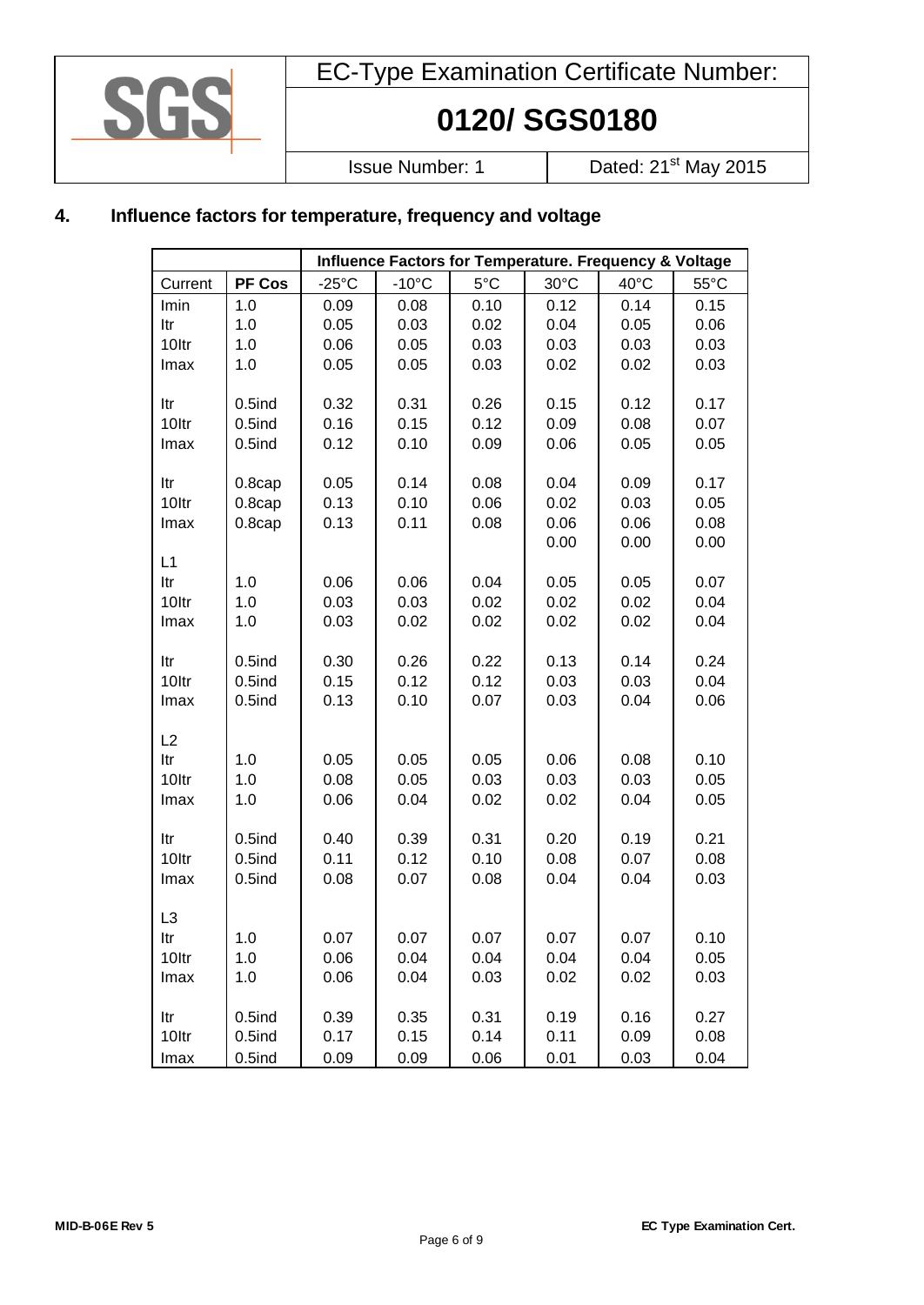| <b>EC-Type Examination Certificate Number:</b> |                                  |  |
|------------------------------------------------|----------------------------------|--|
| 0120/SGS0180                                   |                                  |  |
| <b>Issue Number: 1</b>                         | Dated: 21 <sup>st</sup> May 2015 |  |

During the type approval examination the influence factors for temperature, frequency and voltage are determined per load point. The table above represents the sum of the square values per load, determined via the following formula:-

### $\delta$  e  $(T, U, f)$  =  $\sqrt{( \delta e^2 (T, I, cos\varphi) , \delta e^2 (U, I, cos\varphi) , \delta e^2 (f, I, cos\varphi) )}$

where

| $\delta e(T, I, cos \varphi) =$  | Additional error due to variation of the temperature at the same load |
|----------------------------------|-----------------------------------------------------------------------|
| $\delta e(U, I, \cos \varphi) =$ | Additional error due to variation of the voltage at the same load     |
| $\delta e(f, I, cos \varphi) =$  | Additional error due to variation of the frequency at the same load   |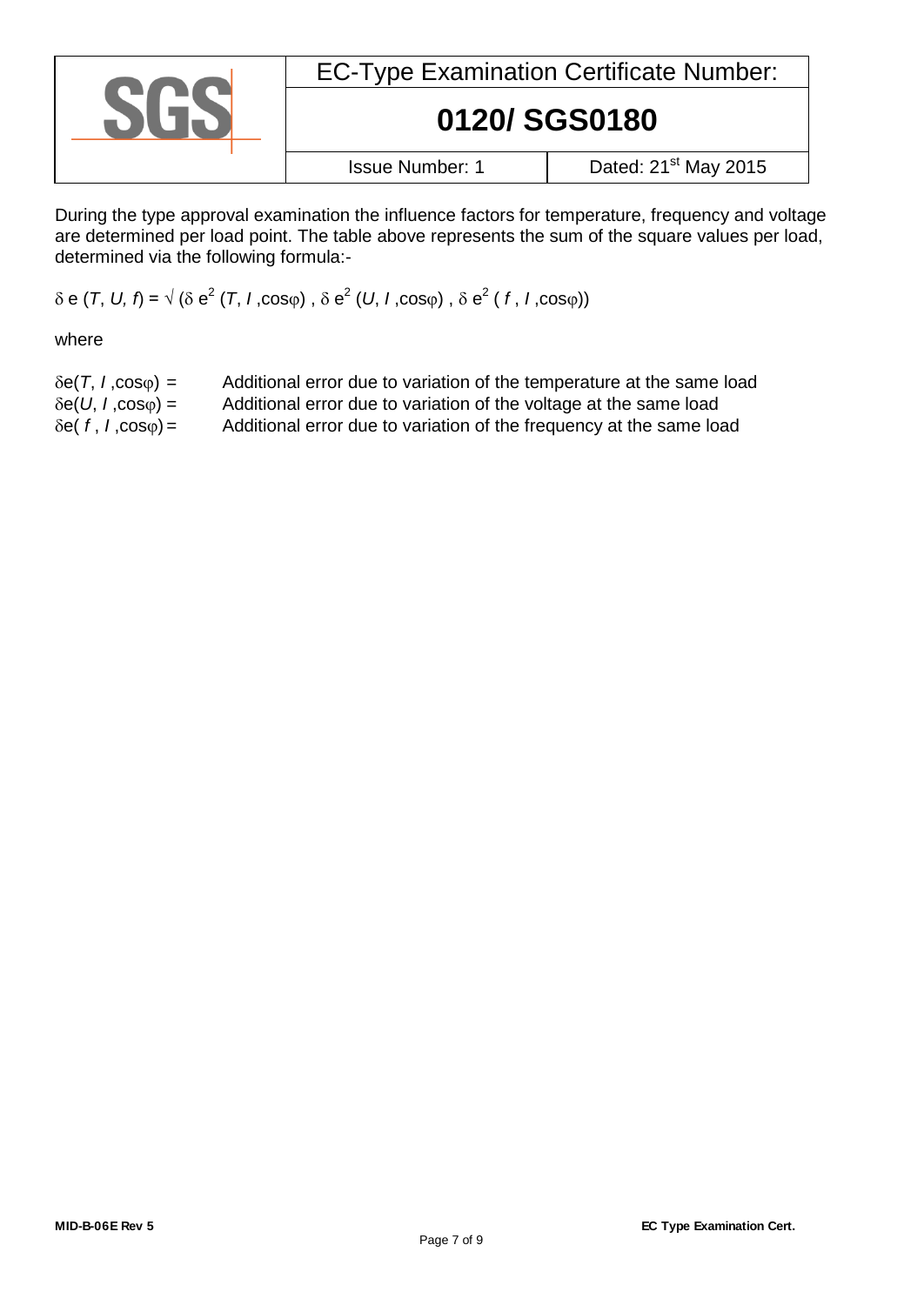

# **0120/ SGS0180**

Issue Number: 1 Dated: 21<sup>st</sup> May 2015

#### **5. Annex of Variants**

Product Variant Identification Details:

#### **CATCODE SPECIFICATION FOR Prometer 100**



**Annexure A** 

| <b>Features</b>                  | <b>Variants</b>                                                                                                      |                                     |  |
|----------------------------------|----------------------------------------------------------------------------------------------------------------------|-------------------------------------|--|
|                                  |                                                                                                                      |                                     |  |
| Power supply option              | Power supply 1                                                                                                       | Self powered                        |  |
|                                  |                                                                                                                      | or                                  |  |
|                                  |                                                                                                                      | Auxiliary power supply-1            |  |
|                                  |                                                                                                                      | 60-240VAC/DC ±20%                   |  |
|                                  | Power supply 2                                                                                                       | Auxiliary power supply-2            |  |
|                                  |                                                                                                                      | 60-240VAC/DC +20%                   |  |
|                                  |                                                                                                                      | or                                  |  |
|                                  |                                                                                                                      | Auxiliary power supply-2            |  |
|                                  |                                                                                                                      | 24-48VDC +20%                       |  |
|                                  |                                                                                                                      |                                     |  |
| Communication module option      | RS 232 (Maximum Baud rate 57.6kbps)                                                                                  |                                     |  |
|                                  |                                                                                                                      | RS 485 (Maximum Baud rate 57.6kbps) |  |
| <b>Pulse Input/output option</b> | No 10                                                                                                                |                                     |  |
|                                  | 4 Field Configurable Pulse I/O<br>AC/DC rated 24 to 240 V<br>4 Field Configurable Pulse VO<br>+ 7 fixed Pulse output |                                     |  |
|                                  |                                                                                                                      |                                     |  |
|                                  |                                                                                                                      |                                     |  |
|                                  | AC/DC rated 24 to 240V                                                                                               | AC/DC rated 24 to 240 V             |  |